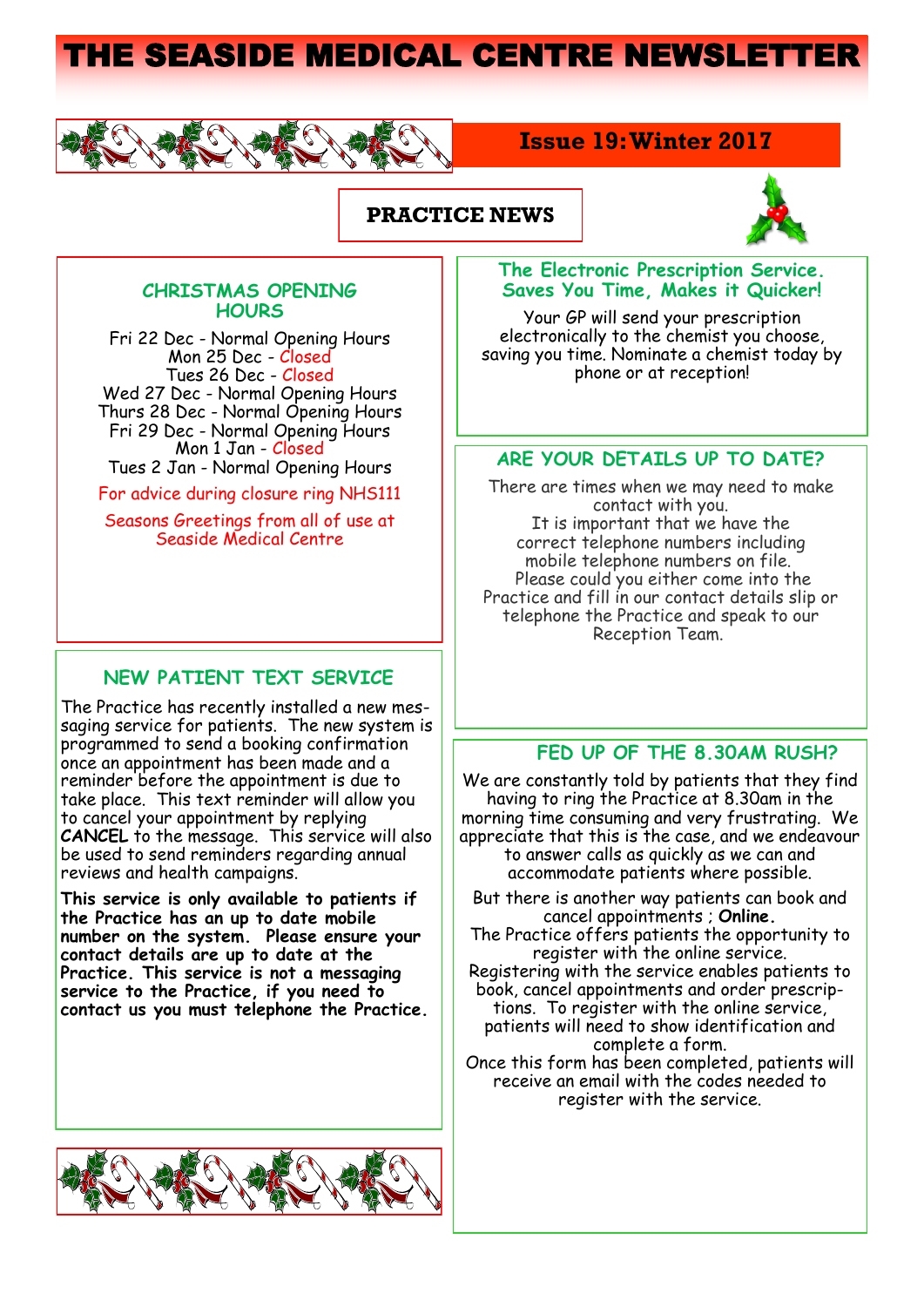# HE SEASIDE MEDICAL CENTRE NEWSLET

## **WINTER PREPARATIONS**

#### **KEEP WARM, KEEP WELL THIS WINTER**

Keeping warm over the winter months can help prevent colds, flu or more serious health conditions such as heart attacks, strokes, pneumonia and depression. The chances of these problems are higher if you are vulnerable to cold related illnesses due to one or more of the following:

- You are over 65
- You are on a low income (so can't afford enough heating)
- You have a long-term health condition, such as heart, lung or kidney disease
- You are disabled

Wrap up warm inside and out. Wear lots of thin layers, clothes made from cotton, wool or fleecy fibres are particularly good and help to maintain body heat. Wear shoes with a good grip to prevent slips and falls when walking outside.

If possible, stay inside during a cold period if you have heart or respiratory problems. Food is a vital source of energy, which helps your body keep warm. Try to make sure that you have hot meals and drinks regularly throughout the day and keep active in the home if you can. Check on older neighbours or relatives to make sure they are safe and well.

Make sure they are warm enough, especially at night, and have stocks of food and medicines so they don't have to go out during very cold weather. Icy pavements and roads can be extremely slippery.

Take extra care if you go out. The Met Office advises putting grit or cat litter on paths and driveways to lessen the risk of slipping. It is wise to try and avoid small roads that have not been gritted and stick to major roads taking straight forward routes.

If making long journeys and bad weather is expected it would be advisable to pack a warm blanket, a flask with a hot drink and a shovel in the boot just in case driving becomes treacherous due to adverse weather conditions.

You may be able to claim financial and practical help with heating your home. To find out if you are eligible for help to improve your heating or help with bills you can ring the **Winter Home Check Service** 0800 085 1674 www.warmeastsussex.org.uk.

### **HAVE YOU HAD YOURS YET?**

We still have flu vaccinations available.

The purpose of the flu vaccination programme is to offer protection to those who are most at risk of serious illness should they develop influenza. If you are 65 or over, pregnant, a carer to a vulnerable person or someone with a serious medical condition, book for your vaccination now!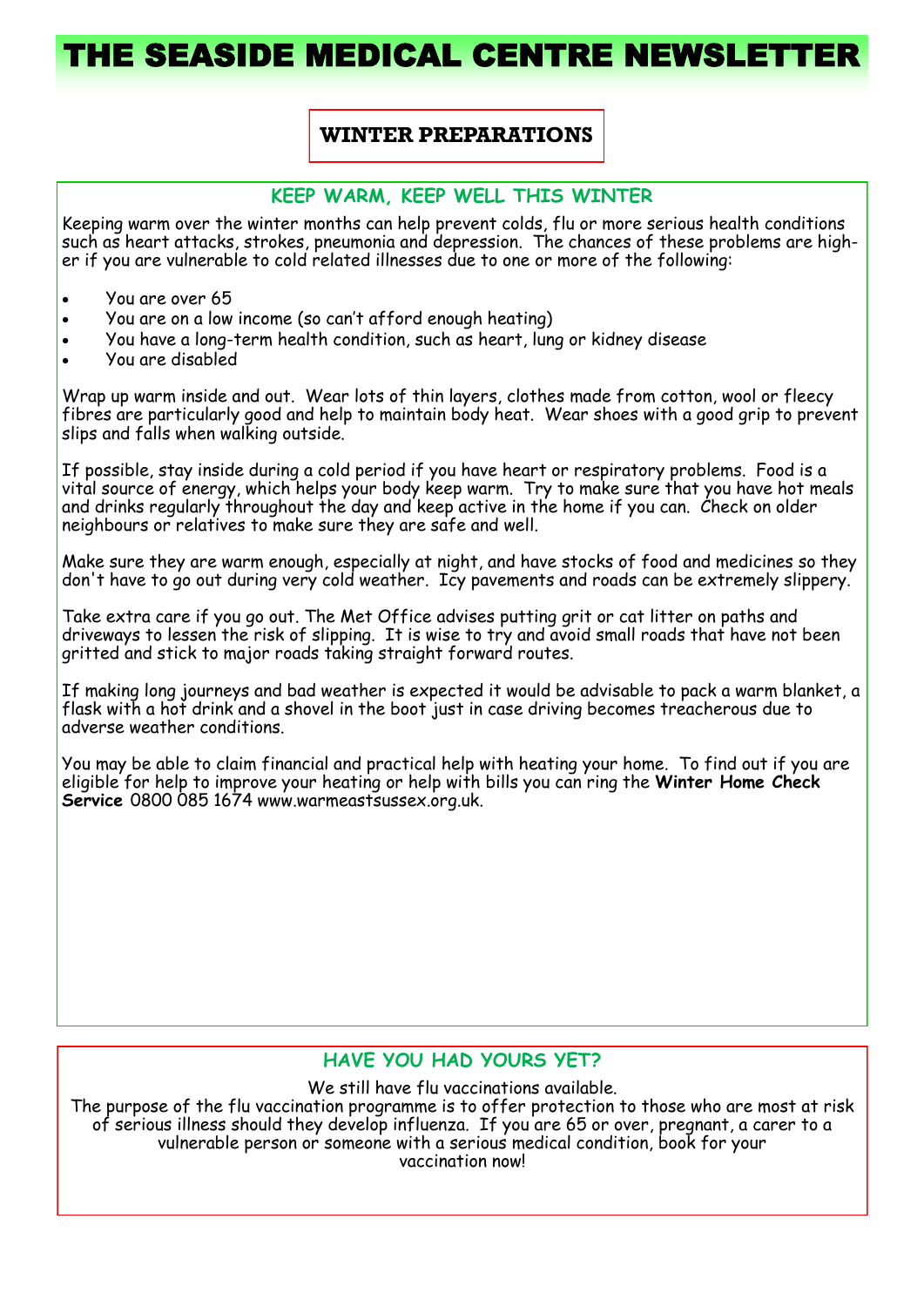# THE SEASIDE MEDICAL CENTRE NEWSLET

#### **HEALTH NEWS**

#### **DO YOU THINK YOU ARE PREGNANT**

Patients don't have to see a GP if they find they are pregnant. Patients can self refer themselves to the hospital so they can get a booking with the midwife. Just go to [www.esht.nhs.uk/maternity/referral.](http://www.esht.nhs.uk/maternity/referral)

## **ONE YOU! WANT TO BE THE HEALTHIEST YOU?**

Making better choices today could have a huge influence on our health, whether it be reducing our risk of stroke, frailty in later life, cancer, heart disease or type 2 diabetes.

Modern life isn't easy, tempting treats on offer, the comfort of a car when its cold to get to work, technology that allows us to shop at home.

One **You** is here to help you get back to a healthier you. One **You**, gives you support to make simple changes, provides you with the tools and encouragement to see the changes through.

One **You** covers a variety, smoking, drinking, eating, moving, sleep, stress, sexual health, weight-loss and diabetes. If you would like to take the steps and change, speak to your doctor or ask for details at the reception. Search **One You** today and take the quiz.

### **ANNUAL DIABETES CHECKS SAVES LIVES**

Patients with Diabetes who've had regular annual Diabetic checks during the past seven years have a mortality rate that's half that of those Diabetic patients that haven't had their checks. Diabetic patients at Seaside Medical Centre are given a yearly review with

Dr Varuna, the Diabetic doctor as well as a follow up at around 6 months. Eye health, foot health, blood pressure as well as blood tests are carried out to ensure that the patient has their Diabetes under control.

If your review isn't due and you have concerns or questions about your Diabetes then speak to your Doctor.